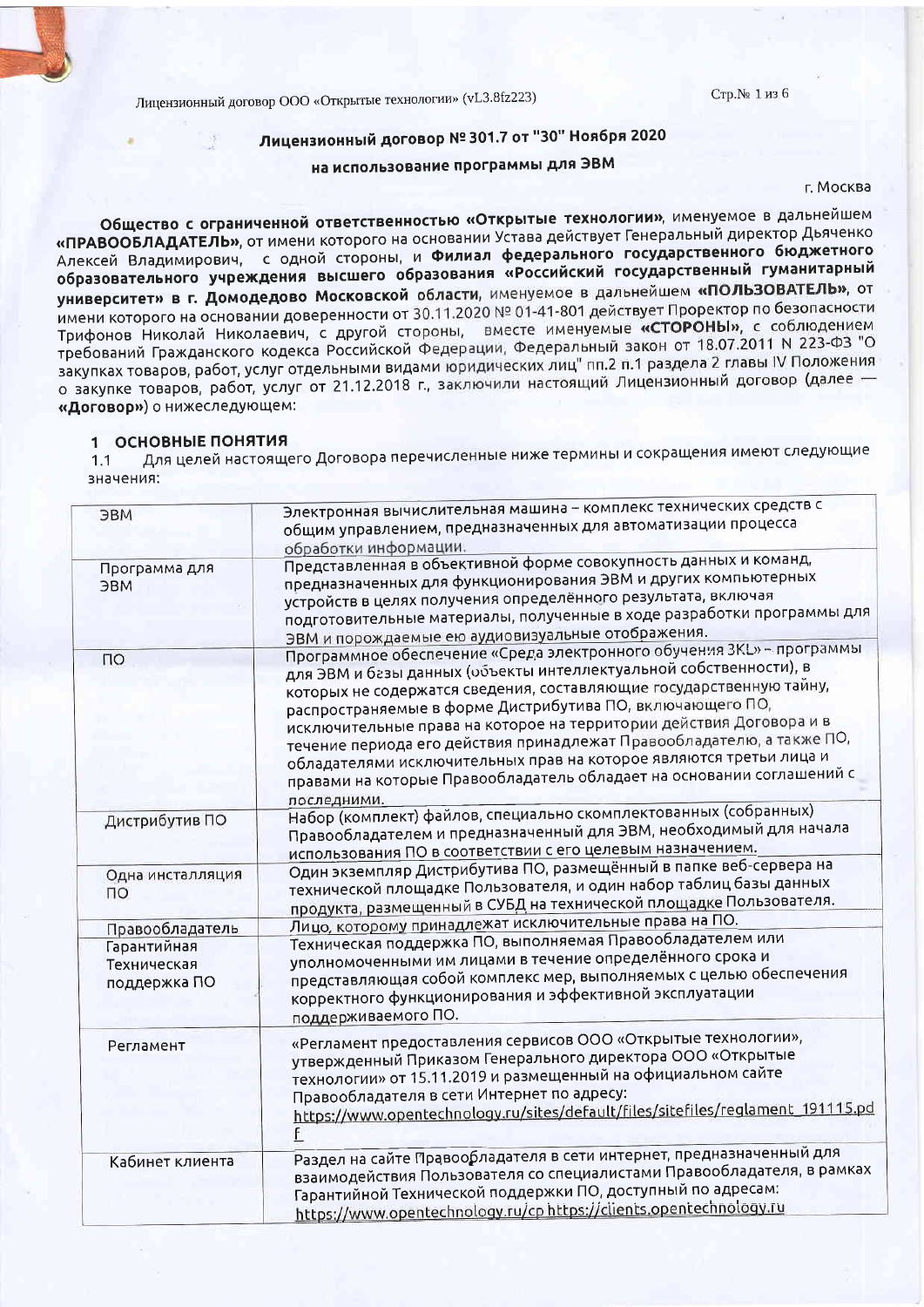| Заявка<br>Пользователя | Вопрос или техническое поручение Пользователя, выполняемое в рамках<br>Гарантийной Технической поддержки ПО. Письменные заявки с перепиской по<br>ним отображаются в кабинете клиента.                                                          |
|------------------------|-------------------------------------------------------------------------------------------------------------------------------------------------------------------------------------------------------------------------------------------------|
| Комплектация ПО        | Состав ПО, права на которое предаются по Договору, а также состав<br>Гарантийной технической поддержки на данное ПО.                                                                                                                            |
| Активация ПО           | Фиксация в базе данных Правообладателя уникальных сведений о<br>технических параметрах ЭВМ, в память которой записан экземпляр ПО.<br>Активация ПО обеспечивает дальнейшую возможность его использования в<br>соответствии с условиями Договора |

#### 2 ПРЕДМЕТ ДОГОВОРА

По настоящему Договору Правообладатель обязуется передать, а Пользователь - принять и  $2.1$ оплатить следующие неисключительные права на использование ПО на срок, в комплектации и за вознаграждение, указанное в Спецификации к настоящему Договору.

В рамках настоящего Договора Правообладателем передаются следующие неисключительные  $2.2$ права:

воспроизведение программы для ЭВМ, ограниченное правом копирования и инсталляции  $2.2.1$ (записи в память ЭВМ и запуска) в ИТ-инфраструктуре Пользователя, предоставляемое с единственной целью использования ПО Пользователем на территории Российской Федерации для поддержки работы собственных производственных процессов и производственных процессов своих структурных подразделений;

 $2.2.2$ внесение изменений в программу для ЭВМ.

Территория действия Договора: Российская Федерация.  $2.3$ 

Срок действия Договора - 1 год с момента передачи прав.  $2.4$ 

### 3 ПРАВА И ОБЯЗАННОСТИ СТОРОН

Правообладатель обязан:  $3.1$ 

в зависимости от состава гарантийной технической поддержки, предоставить Пользователю  $3.1.1$ доступ к Дистрибутиву ПО для его загрузки посредством компьютерной сети Интернет, либо передать Пользователю материальный носитель, содержащий Дистрибутив ПО

по запросу, выполняемому автоматически при первом запуске ПО пользователем,  $3.1.2$ произвести Активацию ПО. Активация ПО осуществляется Пользователем самостоятельно в любой момент, начиная с 01.01.2021. Активация ПО до момента передачи Правообладателем прав на него, а также до 01.01.2021 не производится;

предоставлять Пользователю Гарантийную техническую поддержку в течение срока,  $3.1.3$ указанного в Счете. Условия предоставления Гарантийной технической поддержки указаны в Регламенте. Стоимость Гарантийной технической поддержки включена в стоимость вознаграждения за передачу  $DDAB$ 

 $3.2$ Правообладатель вправе:

в случае нарушения Пользователем условий настоящего Договора, приостановить активацию  $3.2.1$ экземпляров ПО, неисключительные права на которые были переданы Пользователю и предоставление Гарантийной технической поддержки, до момента устранения нарушения;

По своему усмотрению производить доработку и изменения ПО, выпуская обновления  $3.2.2$ Дистрибутива ПО.

Пользователь обязан:  $3.3$ 

Соблюдать авторские права Правообладателя и третьих лиц, обладающих авторскими  $3.3.1$ правами на ПО, включённое в состав Дистрибутива ПО, в т.ч. в случае выполнения перевода или иной переработки ПО в обязательном порядке сохранять сведения о наличии таких прав, включённые в состав программного кода.

Уплатить Правообладателю вознаграждение за переданные по настоящему Договору  $3.3.2$ неисключительные права в соответствии с настоящим Договором.

Не производить действия, которые могут нанести вред деятельности или деловой репутации 3.3.3 Правообладателя, его правопреемников, а также лиц, которым принадлежат исключительные права на авторские произведения, включённые в состав Дистрибутива ПО.

Получать в письменном виде разрешение Правообладателя на любое использование средств  $3.3.4$ его индивидуализации, включая фирменное наименование, товарные знаки, а также персональных данных авторов ПО и средств индивидуализации лиц, обладающих исключительными правами на авторские произведения, включённые в состав Дистрибутива ПО.

Пользователь имеет право:  $3.4$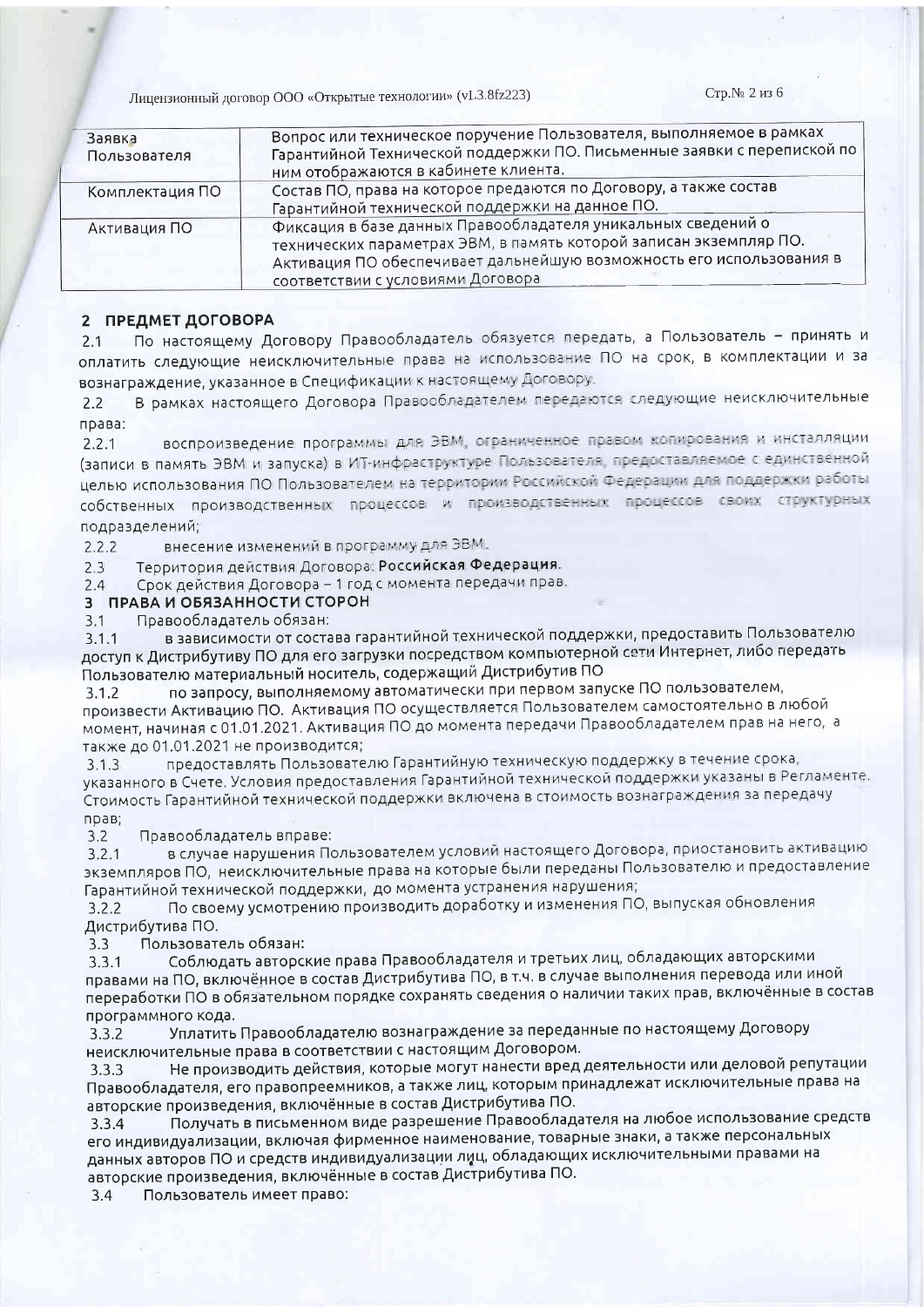Стр.№ 3 из 6

Использовать ПО в соответствии с его целевым назначением. 3.4.1

Передавать по кабелю, в эфир, посредством спутниковой или иной связи аудиовизуальные отображения, текстовую, графическую и иную информацию, порождаемую (генерируемую) ПО в процессе его использования по назначению.

Осуществлять перевод и переработку (модификацию) ПО, включать ПО в состав иных составных и производных произведений с учётом ограничений, предусмотренных настоящим

Изготавливать копии ПО и распространять экземпляры ПО, в том числе с целью перевода или Договором. переработки ПО третьими лицами для последующего использования ПО Пользователем, а также с целью предоставления третьими лицами технической возможности запуска ПО пользователем. Изучать, исследовать или испытывать функционирование ПО в целях определения идей и

принципов, лежащих в основе любого элемента ПО, в т.ч. путём внесения изменений в программный код  $\overline{10}$ .

В течение срока Гарантийной технической поддержки получать у Правообладателя обновления Дистрибутива ПО и использовать их в соответствии с условиями настоящего Договора. 4 ПОРЯДОК ПЕРЕДАЧИ ПРАВ. ПОРЯДОК РАСЧЕТОВ

Все права, передаваемые по настоящему Договору, считаются переданными Пользователю Правообладателем с момента подписания Акта приема-передачи прав представителями Сторон.

Акт приема-передачи прав формируется Правообладателем в двух экземплярах и Подписывается  $4.2$ Сторонами одновременно с подписанием настоящего Договора.

За предоставляемые по настоящему Договору неисключительные права Пользователь обязуется уплатить Правообладателю вознаграждение (цену Договора) в размере 147600,00 (Сто сорок семь тысяч шестьсот) рублей 00 копеек, без налога (НДС). Вознаграждение Правообладателя не облагается НДС на основании подпункта 26 п. 2 ст. 149 Налогового кодекса РФ.

Вознаграждение за предоставляемые права уплачивается в форме разового фиксированного платежа в течение трех рабочих дней с момента подписания Акта приема-передачи прав.

Обязательство по оплате Пользователем вознаграждения считается исполненным с момента зачисления соответствующей суммы денежных средств на расчётный счёт Правообладателя.

5 ОТВЕТСТВЕННОСТЬ СТОРОН За неисполнение или ненадлежащее исполнение своих обязательств Стороны несут  $5.1$ ответственность в соответствии с действующим законодательством РФ.

В случае возникновения у Сторон убытков, связанных с ненадлежащим исполнением другой Стороной своих обязательств по Договору, указанные убытки подлежат возмещению в размере реального ущерба, установленного вступившим в законную силу решением суда, при условии привлечения виновной Стороны к судебному делу в качестве стороны по делу, либо признания ущерба виновной Стороной. Реальный ущерб возмещается виновной Стороной в сумме, не превышающей стоимость услуг по Договору

При наличии каких-либо разногласий между Сторонами по Договору, вытекающих из Договора или связанных с Договором, каждая из Сторон всемерно старается достичь дружественного разрешения данных разногласий на основе взаимных, добросовестных консультаций между Сторонами путём переговоров способами, принятыми в деловом обороте.

Если возникшие разногласия не удается разрешить посредством взаимных консультаций в течение 14 (Четырнадцати) дней с момента подачи одной из сторон письменного уведомления о наличии данного разногласия, то Стороны согласились, что споры между ними будут решаться в Арбитражном суде г. Москвы.

При рассмотрении споров по Договору устанавливается обязательный досудебный претензионный порядок. К претензии должны прилагаться подлинники, либо надлежащим образом заверенные копии документов.

### 6 ФОРС-МАЖОР

Стороны освобождаются от ответственности, за частичное или полное неисполнение обязательств по настоящему Договору, в случае наступления обстоятельств непреодолимой силы (Форсмажор). Для целей настоящего Договора «Форс-мажор» означает событие, находящееся вне разумного контроля Стороны и приводящее к тому, что выполнение Стороной ее обязательств по Договору становится невозможным или настолько бессмысленным, что в данных обстоятельствах считается невозможным, и включает, но не ограничивается такими явлениями, как война, волнения, общественные беспорядки, землетрясение, пожар, взрыв, буря, наводнение или другие неблагоприятные метеорологические условия, забастовки, локауты или другие события в промышленности (за исключением тех случаев, когда такие забастовки, локауты или другие события в промышленности находятся под контролем Стороны, стремящейся предотвратить Форс-мажор), конфискация или другие действия государственных органов.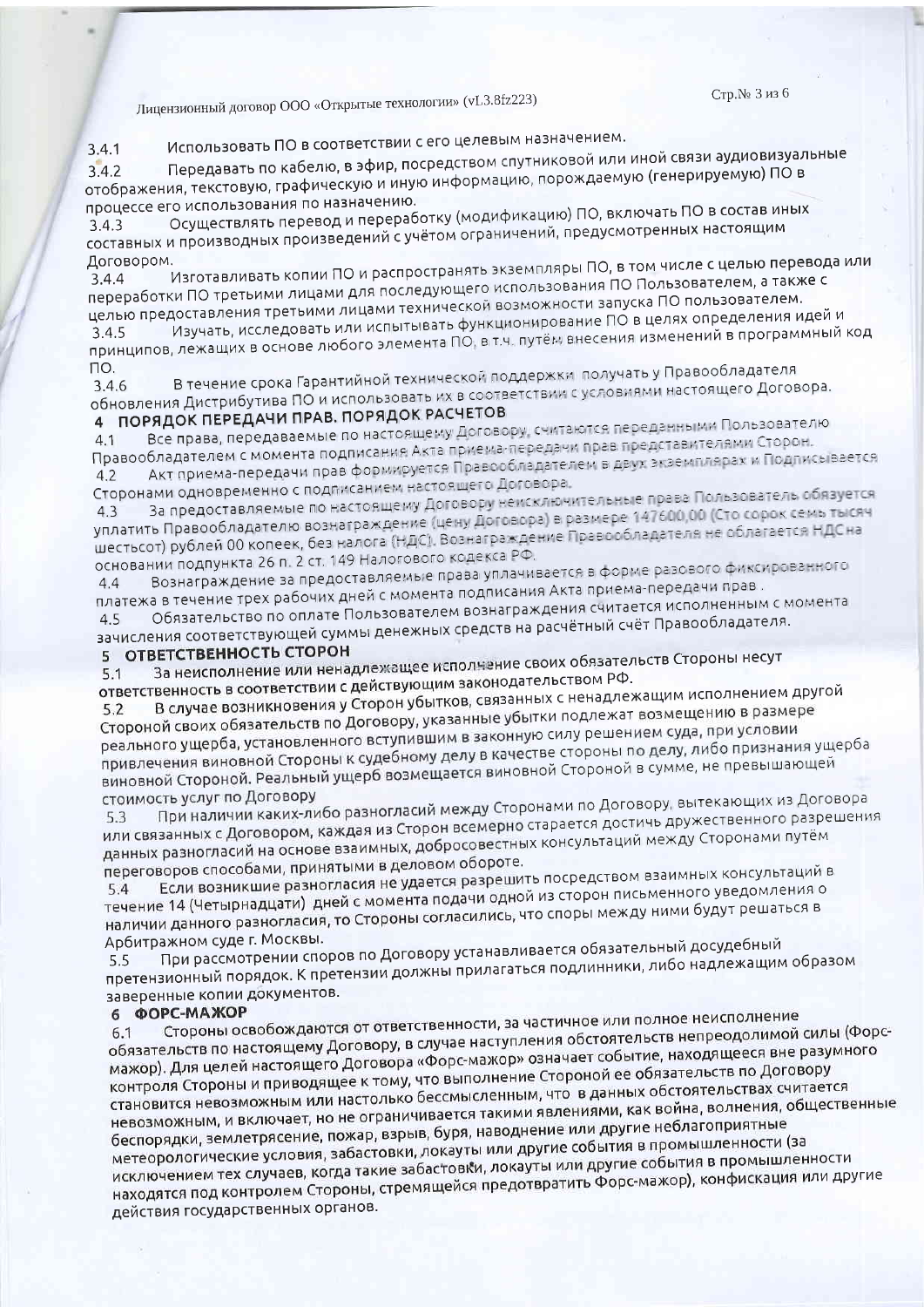Стр.№ 4 из 6

Форс-мажором не являются события, вызванные небрежностью или преднамеренным действием Стороны или соисполнителей, агентов или сотрудников Стороны, события, которые Сторона могла бы предусмотреть при должном прилежании, чтобы учесть их при заключении Договора и предотвратить или контролировать их при выполнении обязательств по настоящему Договору.

Сторона, пострадавшая от события Форс-мажора, обязана незамедлительно уведомить другую Сторону о возникновении такого события, виде и возможности продолжительности действия Форсмажора. Факт Форс-мажора должен быть подтвержден соответствующими компетентными органами. Сторона, пострадавшая от события Форс-мажора, должна предпринять все разумные меры, чтобы в кратчайшие сроки преодолеть невозможность выполнения своих обязательств по настоящему Договору, а также уведомить другую Сторону о восстановлении нормальных условий. Стороны должны принять все разумные меры для сведения к минимуму последствий любого 6.5 события Форс-мажора.

#### ДОПОЛНИТЕЛЬНЫЕ УСЛОВИЯ  $\overline{7}$

Правообладатель гарантирует наличие у него исключительных прав на ПО в необходимом объеме. Составные части Дистрибутива ПО, исключительные права на которые принадлежат третьим лицам, распространяются в соответствии с международной лицензией GNU GPL. Используемые в программном коде ПО буквенные и графические обозначения используются с согласия лиц, обладающих исключительными правами на них.

Дистрибутив ПО распространяется в соответствии с международной лицензией GNU GPL. В случае распространения ПО Пользователем полностью, частично или в составе другого продукта, за плату или .<br>бесплатно, последний выражает согласие с условиями лицензии GNU GPL и обязуется их соблюдать, включая условие обязательного распространения действия лицензии GNU GPL в отношении всех распространяемых экземпляров продукта и распространения всех экземпляров продукта вместе со всеми исходными кодами и передачи прав, полученных согласно лицензии GNU GPL, в полном объеме вместе со всеми экземплярами, содержащими программный код и иные составляющие элементы ПО полностью или частично.

Правообладатель гарантирует, что ПО, передаваемые файлы и информационные материалы не содержат сведения, составляющие государственную тайну, и что использование ПО не влечет нарушений требований законодательства в сфере информационной безопасности.

Правообладатель гарантирует, что ПО или его части не содержит элементов, заведомо приводящих к несанкционированному уничтожению, блокированию, модификации либо копированию информации, нарушению работы ЭВМ, их систем или сетей.

Правообладатель не несёт ответственности за ущерб, причиненный Пользователю: действиями третьих лиц (в т.ч. из-за ненадлежащего качества программных продуктов и 7.5 оборудования, используемых совместно с ПО, либо влияющих, прямо или опосредованно, на его  $7.5.1$ работоспособность), или обстоятельствами непреодолимой силы;

при использовании Пользователем аппаратного или программного обеспечения, не  $7.5.2$ отвечающего критериям совместимости с ПО;

при обстоятельствах, за которые в соответствии с законодательством РФ не отвечает ни одна из Сторон, а также во всех иных случаях, когда ответственность за возмещение прямого ущерба прямо не возлагается на Правообладателя в силу действующего законодательства РФ.

Правообладатель предоставляет Пользователю ПО «как есть». Так, Правообладатель не гарантирует, что ПО не содержит ошибок, а также не несет ответственности за прямые или косвенные 7.5.4 убытки (ущерб), включая упущенную выгоду, потерю конфиденциальной информации, возникшие у Пользователя в результате применения ПО, в том числе из-за возможных ошибок или опечаток в ПО. Правообладатель не гарантирует, что ПО будет соответствовать требованиям Пользователя, а также не гарантирует работоспособность ПО совместно с программным обеспечением и оборудованием других изготовителей. Правообладатель не дает никаких гарантий относительно составляющих других программ, которые могут включаться в ПО и являются собственностью третьих лиц.

## 8 ЗАКЛЮЧИТЕЛЬНЫЕ ПОЛОЖЕНИЯ

В случае возникновения претензий к Пользователю со стороны третьих лиц, мотивированных нарушением их авторских прав, Пользователь не вправе действовать от имени Правообладателя. Стороны гарантируют друг другу неукоснительное исполнение Положения о соблюдении безопасности персональных данных, полученных в обработку, действующая редакция которого

размещена на сайте Исполнителя сети Internet по адресу http://www.opentechnology.ru/services/termsofservice (далее - «Положение»). Подписывая настоящий Договор, Пользователь удостоверяет, что он ознакомлен и согласен без изъятий с Положением.

В отношении любых денежных обязательств Сторон по Договору законные проценты (проценты на сумму долга за период пользования денежными средствами), предусмотренные ст. 317.1 ГК РФ, не начисляются и не уплачиваются.

Во всём, что не предусмотрено настоящим Договором, Стороны руководствуются действующим

8.4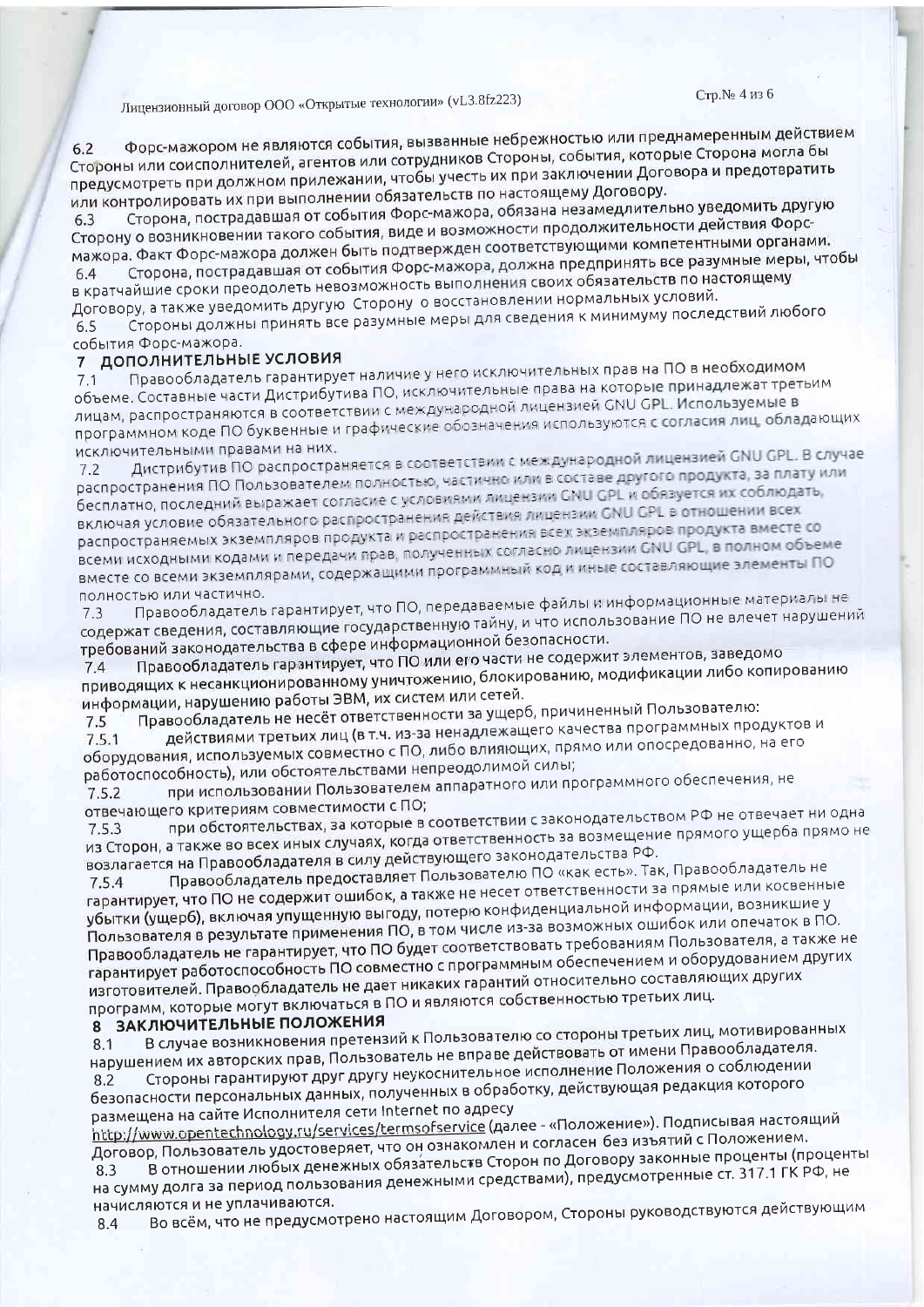#### законодательством РФ.

Все изменения и дополнения к настоящему Договору и Приложениям к нему признаются 8.5 действительными, если они совершены в письменной форме и подписаны уполномоченными представителями Сторон.

Настоящий Договор составлен в соответствии с действующим законодательством РФ в двух 8.6 экземплярах, имеющих одинаковую юридическую силу, по одному для каждой из Сторон.

Подписание настоящего договора не ограничивает право на пользование ПО, полученное на законных основаниях из других источников, даже если условия, на которых Пользователь получил 8.7 программный продукт трактуются расширено по отношению к условиям настоящего договора.

## 9 Юридические адреса и реквизиты сторон

Правообладатель: ООО «Открытые технологии» Юридический адрес: Россия, 117452, г. Москва, ул. Азовская, 25-2-190 Почтовый адрес: 117303, Москва, а/я 33 ОГРН 1057747551443 ИНН 7727548561 КПП 772701001 Тел./Факс +7 495 229-30-72 Веб-сайт: www.opentechnology.ru Электронная почта: helloworld@opentechnology.ru Банковские реквизиты: p/c 40702810401500003749 в ТОЧКА ПАО БАНКА "ФК ОТКРЫТИЕ" К/с 30101810845250000999 БИК 044525999 Пользователь: Филиал РГГУ в г. Домодедово Юридический адрес: РОССИЯ, 125993, г. Москва, Миусская площадь, д. 6.

Почтовый адрес: РОССИЯ, 125993, Домодедово, Каширское шоссе, д.4, к.2

ОГРН 1037700067118 ИНН 7707033405 КПП 500943001

Тел./Факс: +7 495 627 10 57 (79) 3-54-41

Банковские реквизиты: р/с 440501810545252000104 в ГУ Банка России по ЦФО г. Москва 35 **БИК 044525000** 

Получатель: Отдел № 27 УФК по Московской области (Филиал РГГУ в г.Домодедово 20486Ц26320)